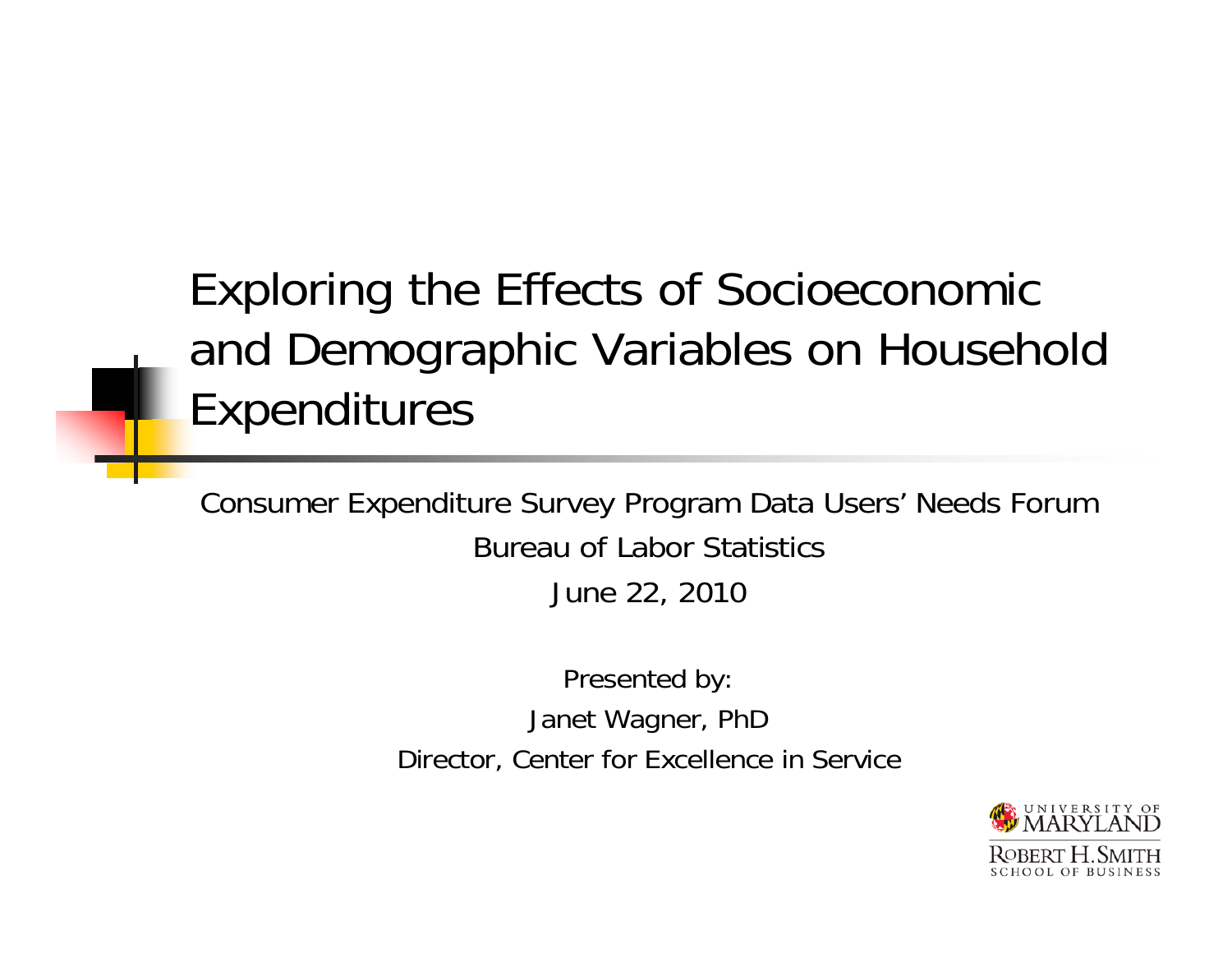# Output: Articles in Refereed Journals

- • "The Moderating Effect of Seasonality on Household Apparel Expenditures, Journal of Consumer Affairs," Wagner and Mokhtari.
- "Economic Dimensions of Household Gift-Giving," Journal of Consumer Research, Garner and Wagner
- "The Effects of Hispanic and Afro-American Ethnicity on Consumer Expenditures," Social Science Journal, Wagner and Soberon-Ferrer.
- $\blacksquare$ ■ "Social Class: A Multivariate Analysis of its Effect on Expenditures for Household Services," Journal of Consumer Studies and Home **Economics,"** Wagner and Lucero-Campins.
- $\blacksquare$ ■ "Expenditures for Household Textiles and Textile Home Furnishings: An Engel Curve Analysis," Home Economics Research Journal, Wagner.
- $\blacksquare$  "The Effectiveness of Family Life Cycle Variables in Consumer Expenditure Research," Journal of Consumer Research, Wagner and Hanna.

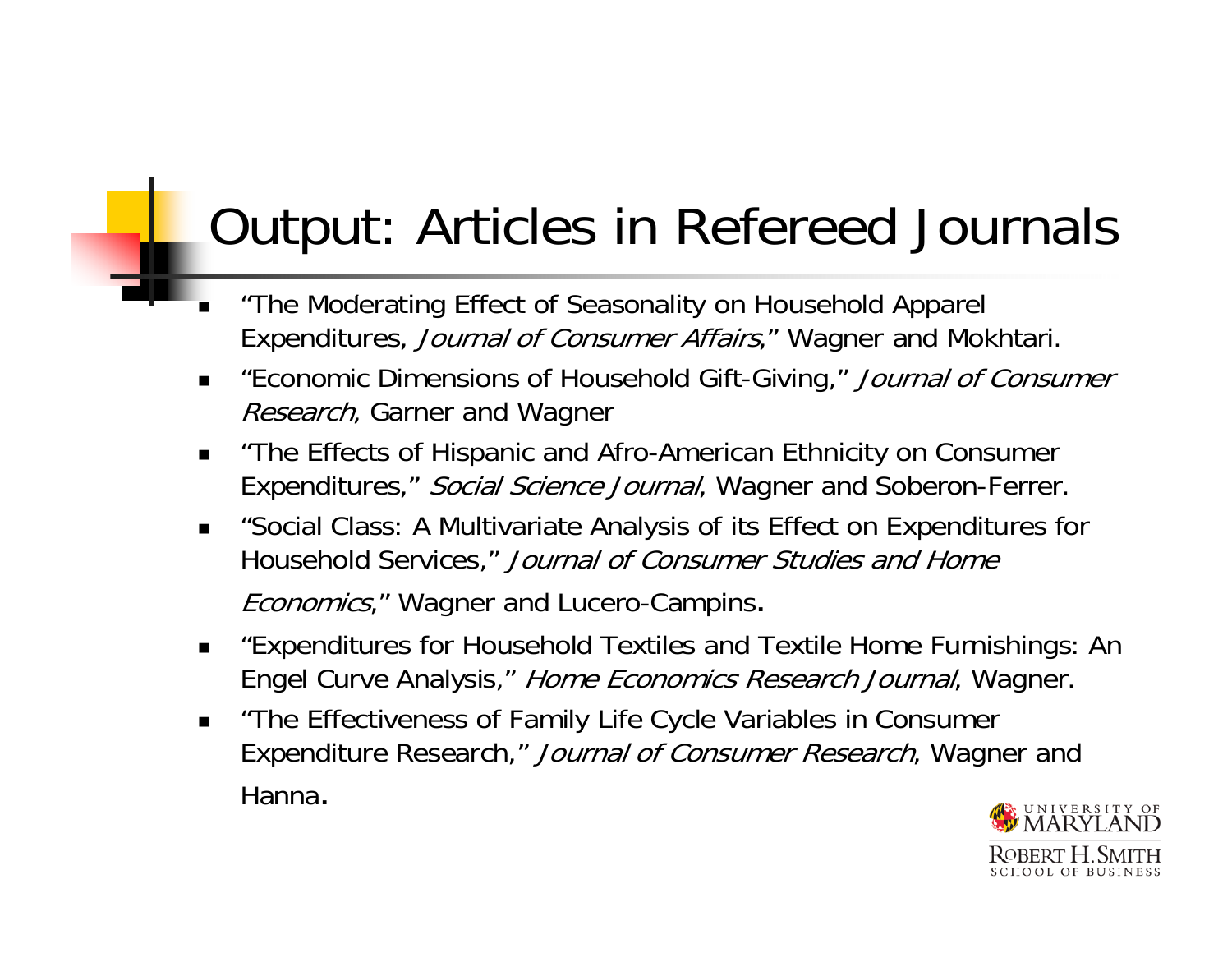# Output: Presentations at Marketing Conferences

- ▉ American Marketing Association Educators' Conference
	- Ξ "The Moderating Effects of Social Class and Ethnicity on Household Apparel Expenditures," Wagner, Durand and Dorsett.
- American Marketing Association Service Special Interest Group
	- **.** Model of Household Service Production," Wagner and Mokhtari.
- Association for Consumer Research
	- "Consumer Expenditures in Major Gift Categories," Wagner and Garner.
	- Ξ "Family Life Cycle Variables as Predictors of Clothing Expenditures," Wagner.

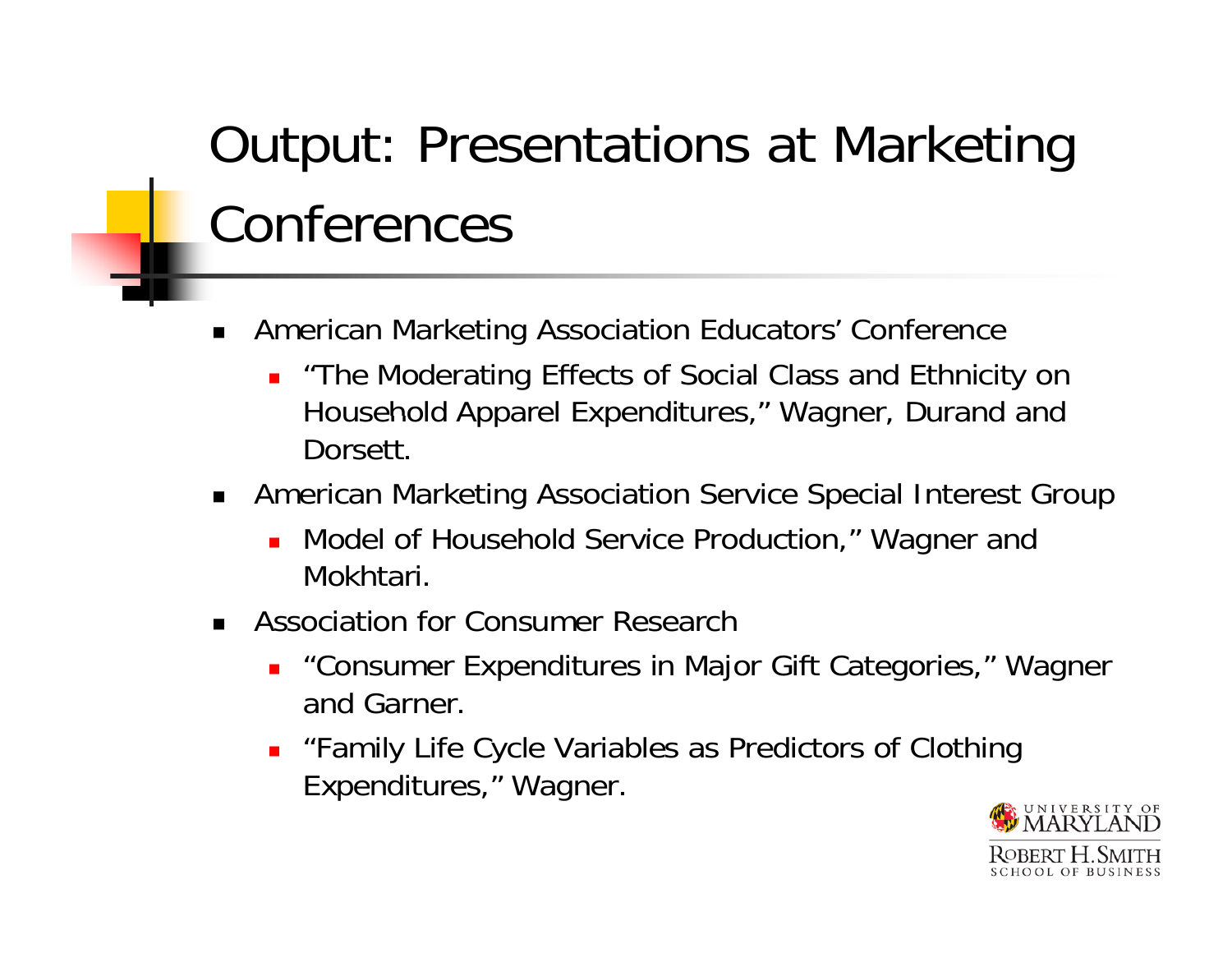#### Output: Presentations at Consumer Sciences Conferences

- **American Council on Consumer Interests** 
	- "The Consumer Expenditure Survey Series: Applications in Academic Research," Wagner.
- $\blacksquare$  $\blacksquare$  International Textile and Apparel Association
	- ▉ "Socioeconomic and Demographic Determinants of Expenditures for Clothing-Related Services," Wagner and Press.
	- ▉ "Socioeconomic and Demographic Determinants of Footwear Expenditures," Wagner and Sinclair.
	- П "A Comparison of the Ability of FLC and FC Models to Predict Household Clothing Expenditures," Wagner and McCullough.
- American Association of Family and Consumer Sciences (formerly AHEA)
	- П **•** "Family Clothing Expenditures: A Comparison of Traditional FLC and Family Composition Models..." Wagner and Hanna.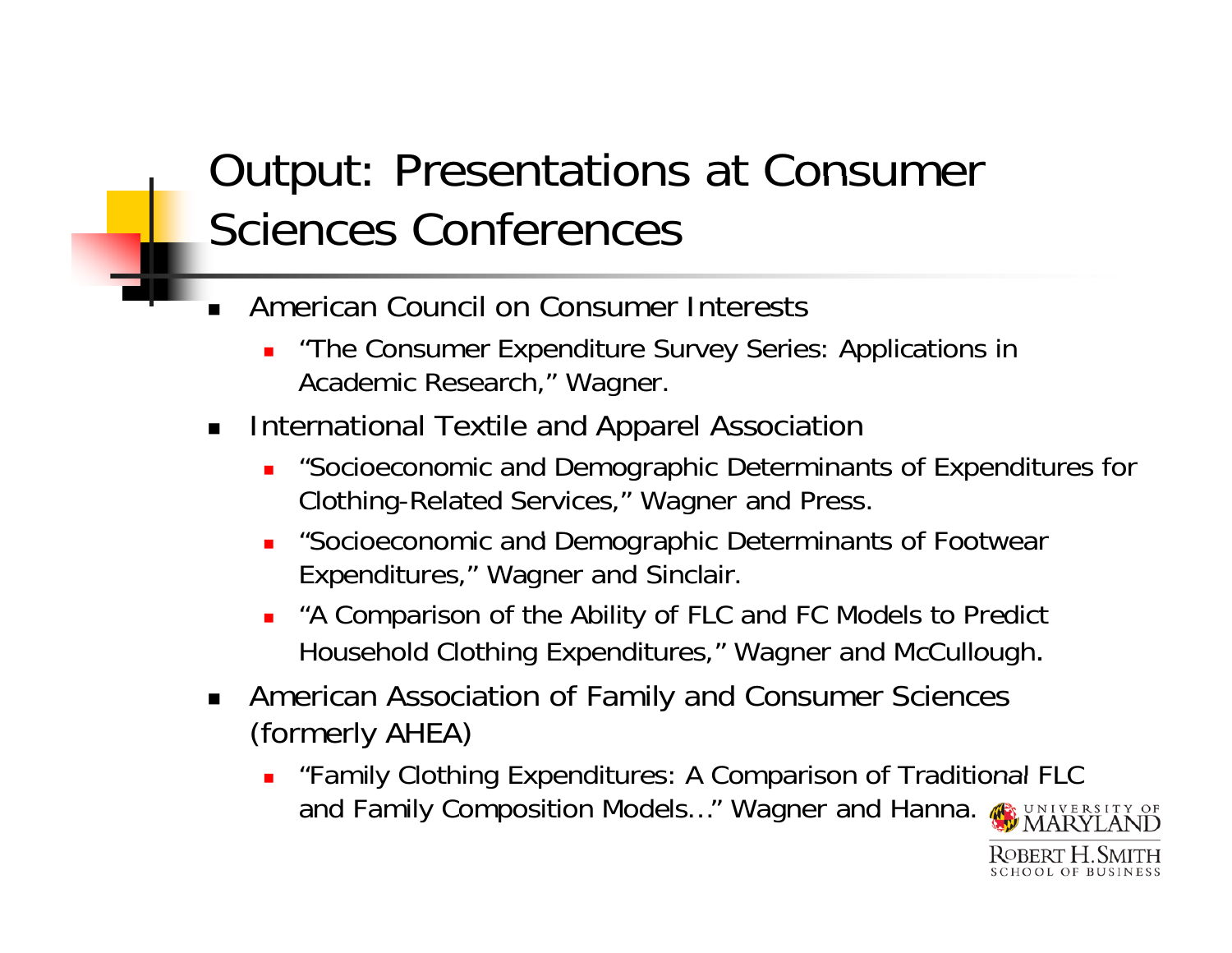#### Recent work: Effect of Seasonality of Household Expenditures for Services

- Rationale:
	- Ξ Services account for 80% of GDP in U.S.
- Categories analyzed:
	- **Household Operations: expenditures for cleaning,** gardening, household repairs and maintenance
	- **Entertainment: expenditures for fees and** admissions
	- Food Away from Home: expenditures for food consumed outside the home
- Analytical method: Tobit regression

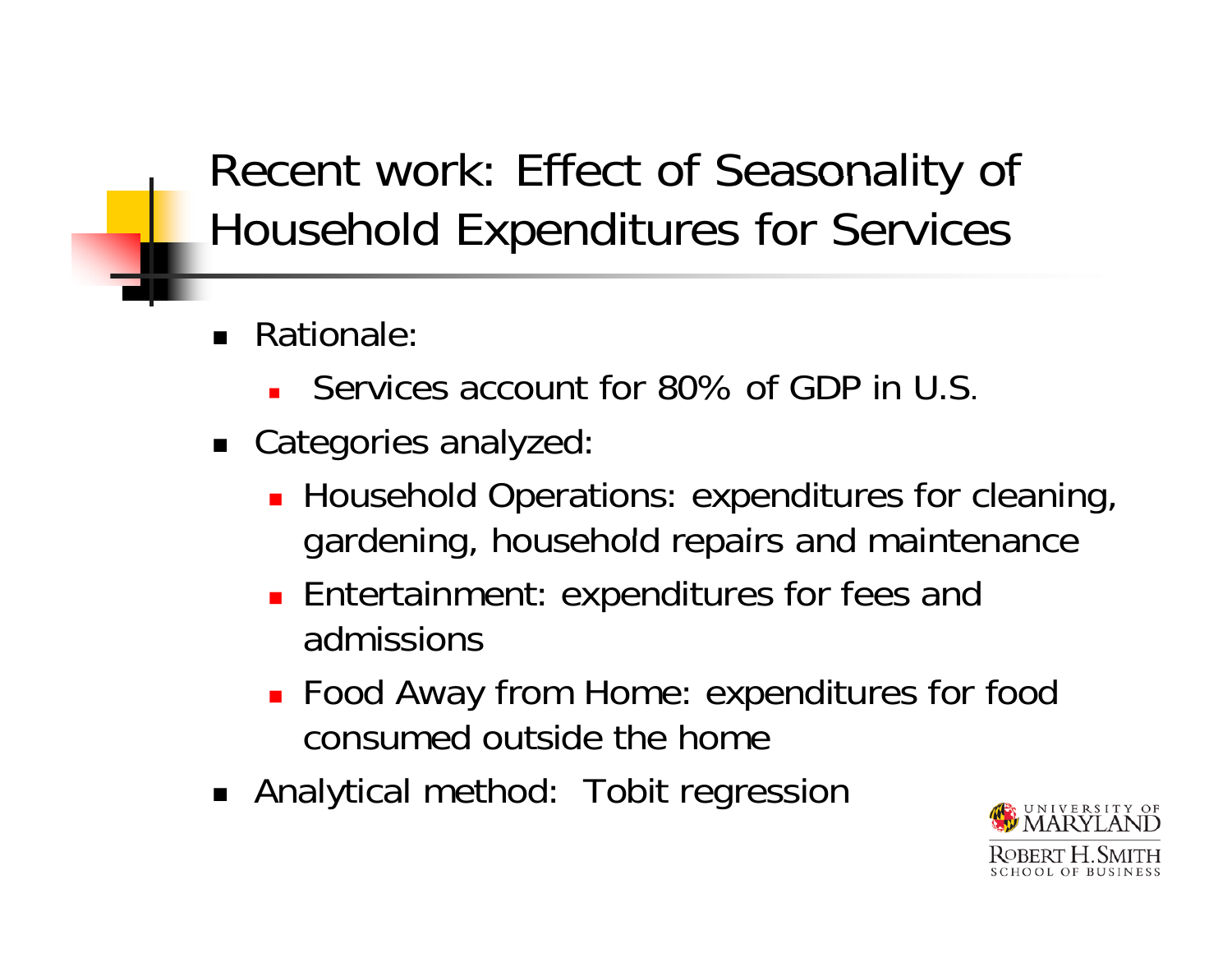# Data are from quarterly interview panel

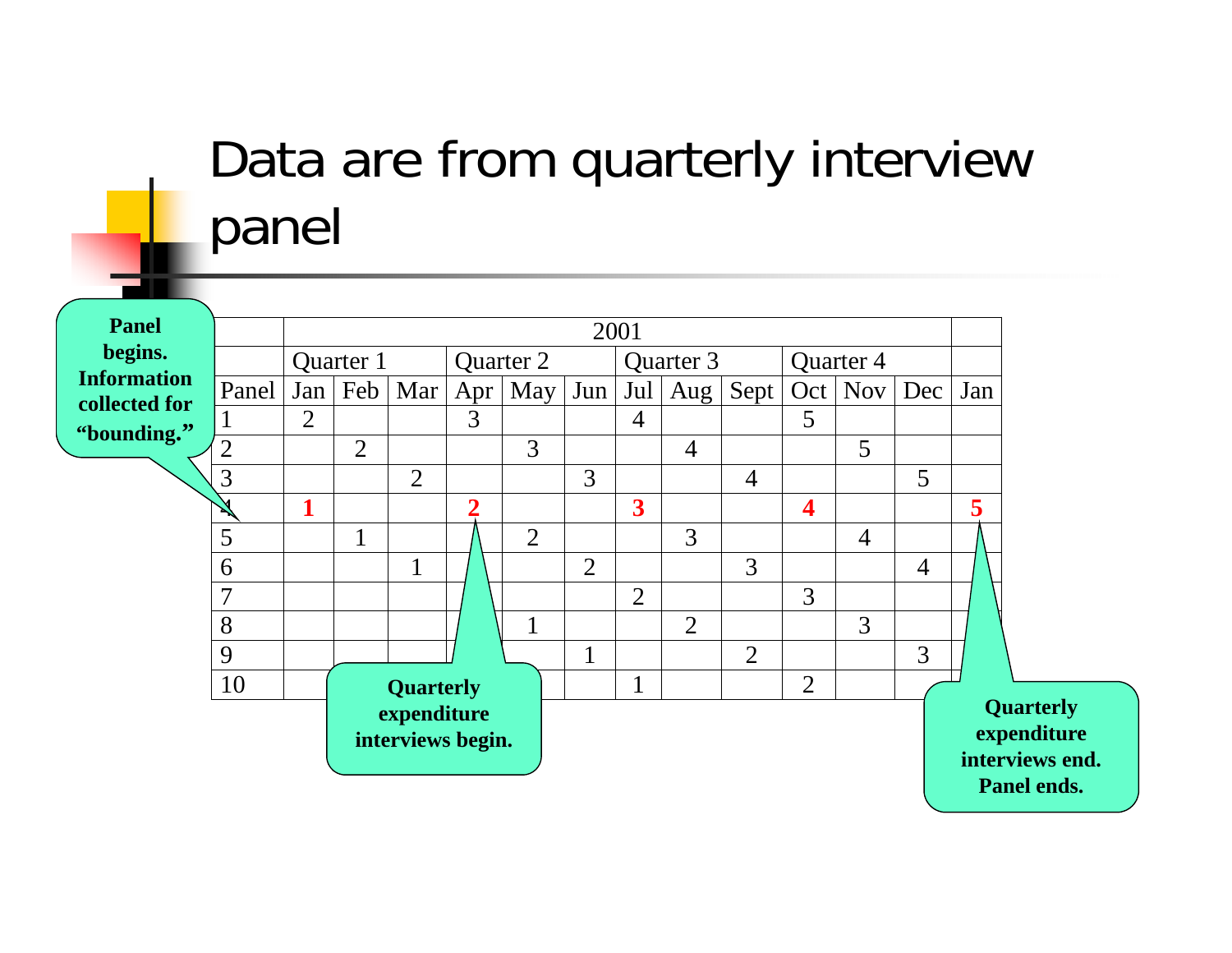#### Seasonal Effects on Service Expenditures: **Household Operations**

|                        |                               | Quarter |               |               |         |   |                          |
|------------------------|-------------------------------|---------|---------------|---------------|---------|---|--------------------------|
|                        | Variable                      | Winter  | <b>Spring</b> | <b>Summer</b> | Fall    |   |                          |
|                        | $\sqrt{\phantom{a}}$ ot. Exp. | $***$   | $***$         | $***$         | $***$   |   |                          |
|                        | Age                           |         | $\star$       |               |         |   |                          |
|                        | <b>Single</b>                 |         |               |               |         |   |                          |
|                        | <b>Black</b>                  | $**$    |               | $**$          |         |   |                          |
|                        | <b>Asian</b>                  |         |               | $**$          |         |   |                          |
|                        | Hispanic                      |         |               |               |         |   |                          |
| <b>Personal</b>        | <b>B.S.</b>                   |         |               |               | $\star$ |   |                          |
| <b>Characteristics</b> | Graduate                      | $\star$ |               | $\star$       | $***$   |   |                          |
|                        | <b>Professional</b>           |         | $\star$       |               | $\star$ |   |                          |
|                        | Sales/Admin.                  |         |               |               |         |   |                          |
|                        | <b>Service</b>                |         | $***$         |               | $***$   |   |                          |
|                        | <b>Farming</b>                |         |               |               |         |   |                          |
|                        | <b>Government</b>             | $\star$ |               |               |         |   |                          |
|                        | <b>CU Size</b>                | $(***)$ | $(***)$       | $(***)$       | $(***)$ | ← |                          |
| <b>Demographics</b>    | <b>Own home</b>               | $***$   |               | ***           |         |   | <b>CU</b>                |
|                        | <b>Student housing</b>        |         |               |               | $(***)$ |   | <b>Characteristics</b>   |
|                        | # Child $<$ 18                | ***     | $***$         |               | $***$   |   |                          |
|                        | # Persons > 64                |         |               | $***$         | $\star$ |   |                          |
|                        | <sup>→</sup> Neast            | $(*)$   |               |               |         |   |                          |
|                        | <b>Mwest</b>                  | $(***)$ |               |               |         |   |                          |
|                        | Rural                         |         | $(*)$         |               |         |   |                          |
|                        | Pop > 4M                      | $***$   |               |               |         |   |                          |
|                        | Pop 1.2-4M                    |         |               |               |         |   |                          |
|                        |                               |         |               |               |         |   |                          |
|                        | <b>Goodness of Fit</b>        | 0.15    | 0.18          | 0.16          | 0.19    |   |                          |
|                        | # Observations                | 2603    | 2487          | 2579          | 2551    |   | WARYLANI                 |
|                        | % Right Censured              | 8.5     | 8.3           | 9.6           | 7.8     |   | ROBERT H. SMITI          |
|                        |                               |         |               |               |         |   | <b>SCHOOL OF BUSINES</b> |

OF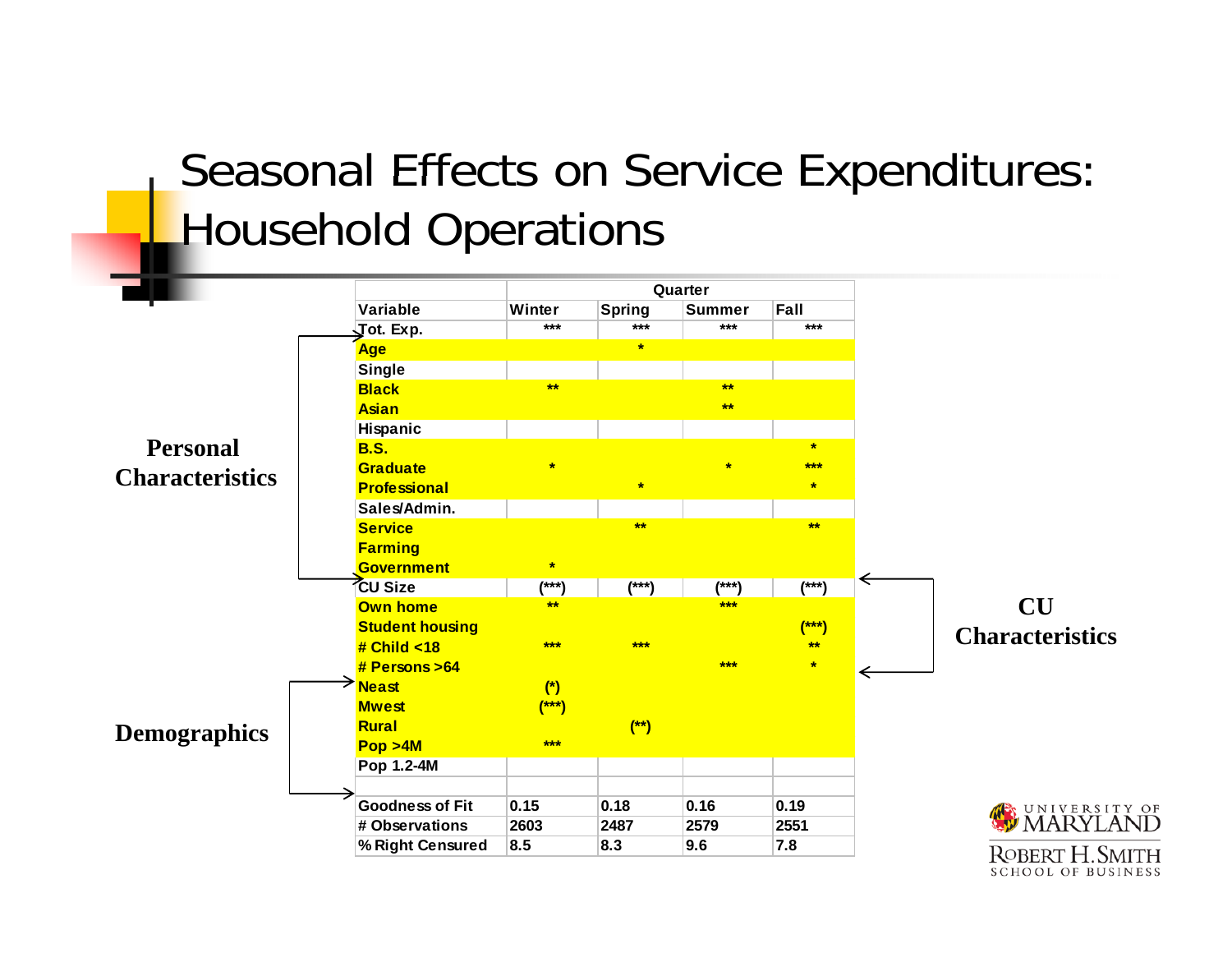#### Seasonal Effects on Service Expenditures: Entertainment

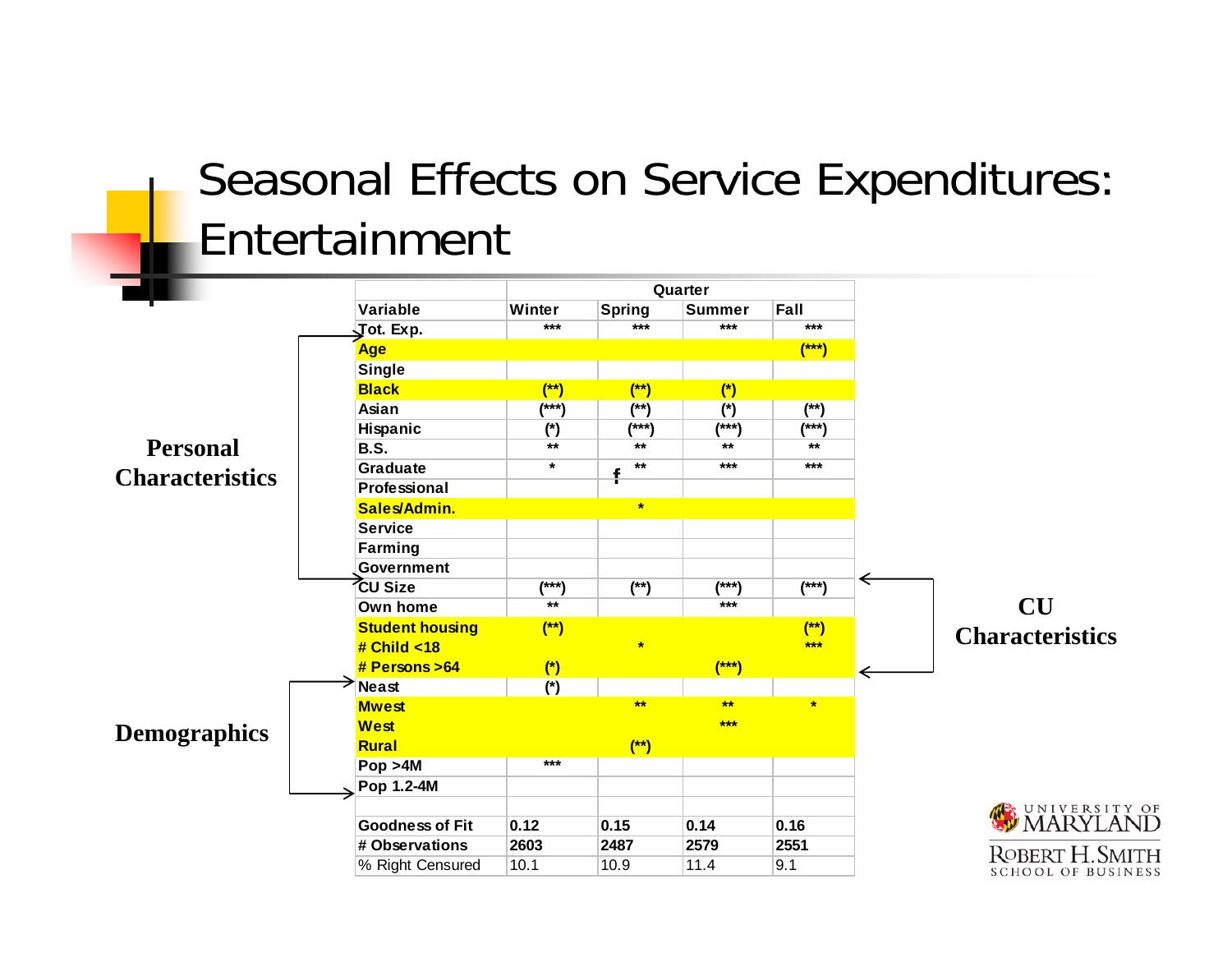#### Seasonal Effects on Service Expenditures: Food Away from Home

|                                           |                        | Quarter |               |               |         |                           |
|-------------------------------------------|------------------------|---------|---------------|---------------|---------|---------------------------|
|                                           | <b>Variable</b>        | Winter  | <b>Spring</b> | <b>Summer</b> | Fall    |                           |
|                                           | Jot. Exp.              | $***$   | $***$         | ***           | $***$   |                           |
| <b>Personal</b><br><b>Characteristics</b> | Age                    |         |               | $(*)$         | $(***)$ |                           |
|                                           | <b>Single</b>          |         |               |               |         |                           |
|                                           | <b>Black</b>           | $(***)$ | $(***)$       |               | $(***)$ |                           |
|                                           | Asian                  |         |               |               |         |                           |
|                                           | <b>Hispanic</b>        |         |               |               | $(*)$   |                           |
|                                           | <b>B.S.</b>            | $***$   | $***$         | $***$         | $***$   |                           |
|                                           | Graduate               | $\star$ | $***$         | $***$         | $***$   |                           |
|                                           | Professional           |         |               |               |         |                           |
|                                           | Sales/Admin.           |         | $\star$       |               |         |                           |
|                                           | <b>Service</b>         |         |               |               |         |                           |
|                                           | <b>Farming</b>         |         | $(*)$         |               |         |                           |
|                                           | Government             |         |               |               |         |                           |
| <b>Demographics</b>                       | <b>CU Size</b>         | $(***)$ |               | $(***)$       |         | ⇐                         |
|                                           | <b>Own home</b>        | $(*)$   |               | $(***)$       | $(*)$   | <b>CU</b>                 |
|                                           | <b>Student housing</b> | $(*)$   |               | $(***)$       | $(*)$   | <b>Characteristics</b>    |
|                                           | # Child < 18           |         |               |               | $(*)$   |                           |
|                                           | # Persons > 64         |         | $***$         |               |         |                           |
|                                           | <b>Neast</b>           | $(*)$   | $(*)$         |               |         |                           |
|                                           | <b>Mwest</b>           |         |               |               | $(*)$   |                           |
|                                           | <b>West</b>            | $(***)$ |               | $(*)$         | $(***)$ |                           |
|                                           | Rural                  |         | $(*)$         |               |         |                           |
|                                           | Pop > 4M               |         |               |               |         |                           |
|                                           | Pop 1.2-4M             |         |               |               |         |                           |
|                                           |                        |         |               |               |         | WARYLAND                  |
|                                           | <b>Goodness of Fit</b> | 0.12    | 0.13          | 0.14          | 0.12    |                           |
|                                           | # Observations         | 2603    | 2487          | 2579          | 2551    | <b>ROBERT H. SMITH</b>    |
|                                           | % Right Censured       | 16      | 17.5          | 16.01         | 16.9    | <b>SCHOOL OF BUSINESS</b> |
|                                           |                        |         |               |               |         |                           |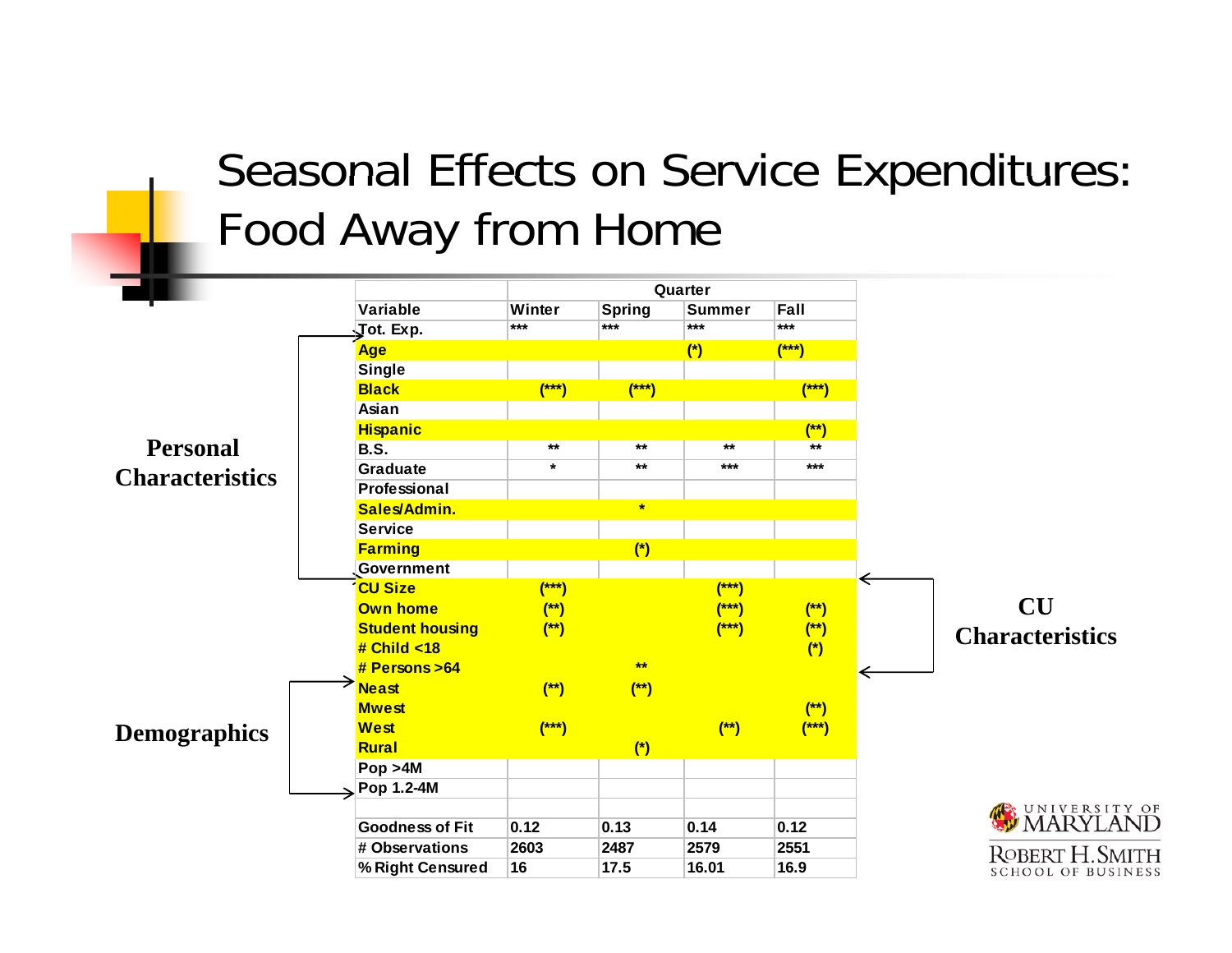### Evaluation of CE Data

- Keep up the excellent work!
	- **This is the richest and most useful source of data on** the income, expenditures, and socioeconomic/demographic characteristics of U.S. households
- Going forward:
	- **Create a category for communication and** information services